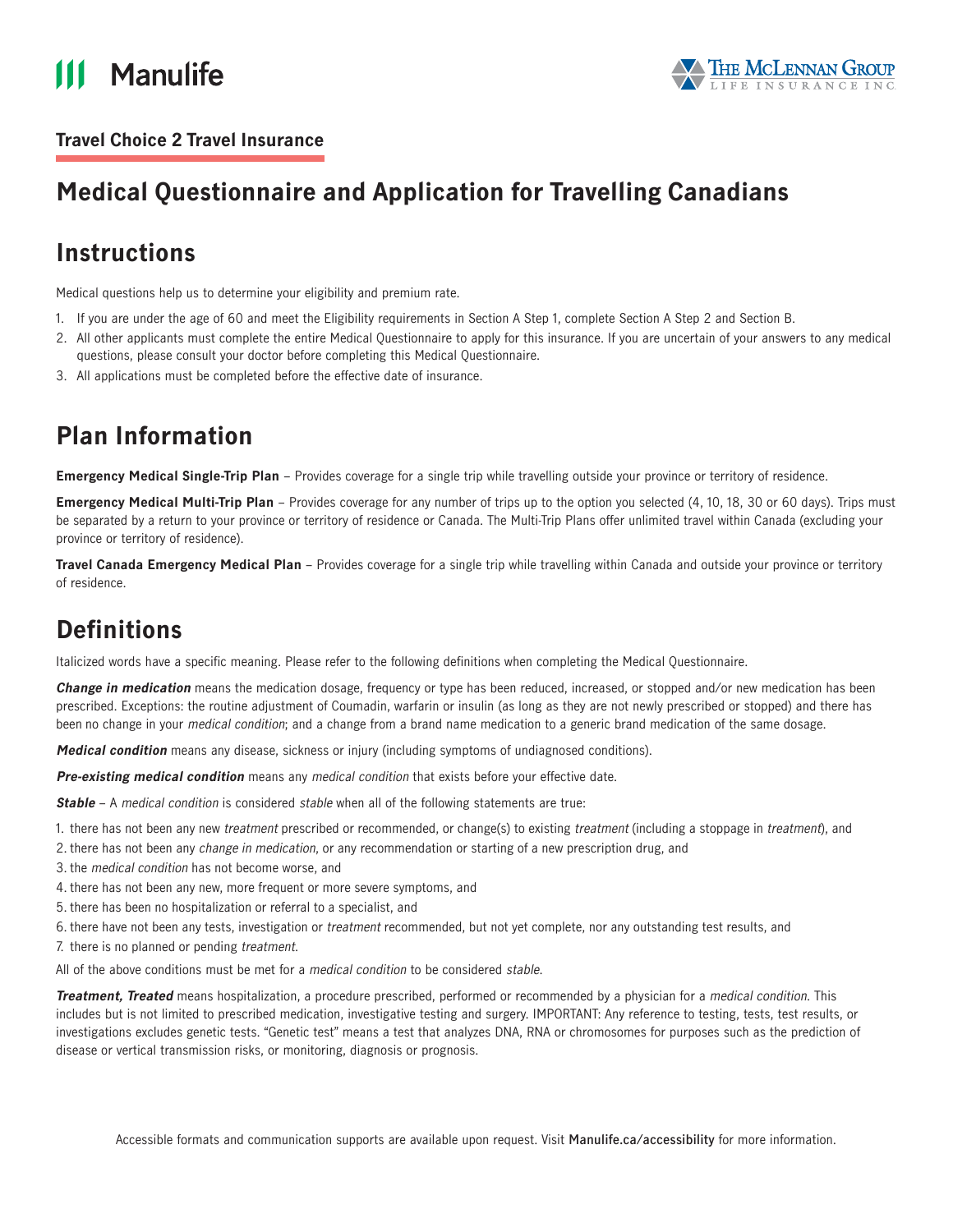# **Section A** • Medical Questionnaire

**NAME OF APPLICANTS** 

Applicant 1 Applicant 1 Applicant 2 Applicant 2 Applicant 2 Applicant 2 Applicant 2 Applicant 2 Applicant 2 Applicant 2 Applicant 2 Applicant 2 Applicant 2 Applicant 2 Applicant 2 Applicant 2 Applicant 2 Applicant 2 Applic

#### **Step 1 • Are you eligible for coverage?**

**Eligibility.** You must be at least 30 days of age and a Canadian resident covered by the Government Health Insurance Plan in your province or territory of residence for the entire duration of your trip. Coverage is NOT AVAILABLE under this policy or the Individual Medical Underwritten plan to any person who:

- is travelling against the advice of a physician:
- is diagnosed with a terminal illness or metastatic cancer;<br>• requires kidney dialysis;
- 
- has been prescribed or used home oxygen in the last twelve (12) months;
- has had a bone marrow, stem cell or organ transplant (excluding cornea).
- **If you are not eligible to purchase this insurance, DO NOT complete this application.**

#### **Step 2 • Your Declaration – Please read carefully before signing**

I am eligible to apply to The Manufacturers Life Insurance Company (Manulife) for insurance under the Travel Choice 2 Travel Insurance policy. I declare that all the information I am providing on this application is true and complete. I understand the meaning of treatment/treated, as defined and used in this questionnaire.

I understand this coverage is subject to terms, conditions, limitations and exclusions (including the *pre-existing medical condition* exclusion) and that this coverage may exclude or limit an amount payable if I have a claim. I understand that if I misrepresent any material information provided in this application, Manulife will void my policy and I will not be covered for any benefits under this policy.

I authorize any hospital, physician, other medical service provider or any other organization or person that has any records or knowledge of me or my health to release to the assistance and claims service provider and/or Manulife and its reinsurers any such information for the purpose of this application and contract and any subsequent claim.

| Applicant 1 Signature |                                                                                                                                                                                                                                                                                                                                                                                                                                                            | Applicant 2 Signature                                                                                                      | Date Signed        |            |                    |      |  |
|-----------------------|------------------------------------------------------------------------------------------------------------------------------------------------------------------------------------------------------------------------------------------------------------------------------------------------------------------------------------------------------------------------------------------------------------------------------------------------------------|----------------------------------------------------------------------------------------------------------------------------|--------------------|------------|--------------------|------|--|
|                       | Step 3 . Do you require Individual Medical Underwriting?                                                                                                                                                                                                                                                                                                                                                                                                   |                                                                                                                            |                    |            |                    |      |  |
|                       |                                                                                                                                                                                                                                                                                                                                                                                                                                                            |                                                                                                                            |                    |            |                    |      |  |
|                       | You will need to answer the following questions to determine if you are eligible to purchase this insurance or our Individual Medical Underwriting Plan.<br>If you are unsure of your answer to any medical question, consult your doctor before completing this application.                                                                                                                                                                              |                                                                                                                            | <b>Applicant 1</b> |            | <b>Applicant 2</b> |      |  |
| 1.                    | Have you had a heart bypass, coronary angioplasty or heart valve surgery more than ten (10) years ago?                                                                                                                                                                                                                                                                                                                                                     |                                                                                                                            | Yes                | $\n  Ne\n$ | I Yes              | No   |  |
| 2.                    | In the last three (3) years, have you been diagnosed with, taken or been prescribed medication, or been treated for<br>any two (2) of the following? (if you only have one (1) of the following conditions, answer NO)                                                                                                                                                                                                                                     |                                                                                                                            |                    |            |                    |      |  |
|                       | • Heart condition:                                                                                                                                                                                                                                                                                                                                                                                                                                         |                                                                                                                            |                    |            |                    |      |  |
|                       | • Lung condition (except unrepeated prescription medications used for a single episode)<br>(medication includes any puffers/inhalers);                                                                                                                                                                                                                                                                                                                     |                                                                                                                            |                    |            |                    |      |  |
|                       | • Stroke/CVA (cerebrovascular accident) or mini-stroke/TIA (transient ischemic attack) (medication includes use of<br>aspirin/Entrophen for this condition);                                                                                                                                                                                                                                                                                               |                                                                                                                            |                    |            |                    |      |  |
| 3.<br>4.<br>5.        | Diabetes ( <i>treated</i> with medication and/or insulin);                                                                                                                                                                                                                                                                                                                                                                                                 |                                                                                                                            |                    |            |                    |      |  |
|                       | • Narrowed or blocked artery in the legs (also called Peripheral Vascular Disease).                                                                                                                                                                                                                                                                                                                                                                        |                                                                                                                            | Yes                | l No       | I Yes              | 1 No |  |
|                       | In the last two (2) years, have you:                                                                                                                                                                                                                                                                                                                                                                                                                       |                                                                                                                            |                    |            |                    |      |  |
|                       | a) been diagnosed with, taken or been prescribed medication, or been treated for heart failure or congestive heart failure; and/or                                                                                                                                                                                                                                                                                                                         |                                                                                                                            |                    |            |                    |      |  |
|                       | b) been prescribed or taken Lasix or furosemide or a water pill for ankle or leg swelling or water on the lungs?                                                                                                                                                                                                                                                                                                                                           |                                                                                                                            | l Yes              | No.        | Yes                | l No |  |
|                       | In the last twelve (12) months, have you had:                                                                                                                                                                                                                                                                                                                                                                                                              |                                                                                                                            |                    |            |                    |      |  |
|                       | a) a new heart condition, or had an existing heart condition for which you had a change in medication or were<br>hospitalized (as an inpatient or seen in the emergency department); and/or                                                                                                                                                                                                                                                                |                                                                                                                            | Yes                | No.        | Yes                | l No |  |
|                       | b) shortness of breath or chest pain for which you sought treatment; and/or                                                                                                                                                                                                                                                                                                                                                                                |                                                                                                                            | Yes                | l No       | Yes                | ∣ No |  |
|                       | c) a lung condition for which you were hospitalized (as an inpatient or seen in the emergency department) or for<br>which you have been prescribed or taken prednisone; and/or                                                                                                                                                                                                                                                                             |                                                                                                                            | Yes                | No.        | Yes                | l No |  |
|                       | d) cancer or received chemotherapy and/or radiotherapy and/or other <i>treatment</i> , other than routine follow-up,                                                                                                                                                                                                                                                                                                                                       | for cancer (except basal cell and squamous cell skin cancer, and breast cancer <i>treated</i> only with hormonal therapy)? | <b>Nes</b>         | $\Box$ No  | Yes                | No   |  |
|                       | In the last four (4) months, have you been prescribed or taken six (6) or more prescription medications? Do not count<br>the following medications: hormone replacement therapy (thyroid or menopausal); drugs used for osteoporosis or traveller's<br>diarrhea; or any form of immunization. Do not count topical medications that go in your nose, ears or eyes or on<br>your scalp or skin except any form of nitroglycerine or any drug(s) for angina. |                                                                                                                            | Yes                | l No       | Yes                | l No |  |

If you must answer **"YES"** to ANY of the above questions, **you are not eligible** to purchase this insurance. Please call 1-866-991-9104 toll free if you wish to obtain a quote for our Individual Medical Underwriting plan for coverage of your pre-existing medical conditions. If you answered **"NO" to ALL** of the above questions, you are eligible to purchase this insurance. Proceed to Step 4.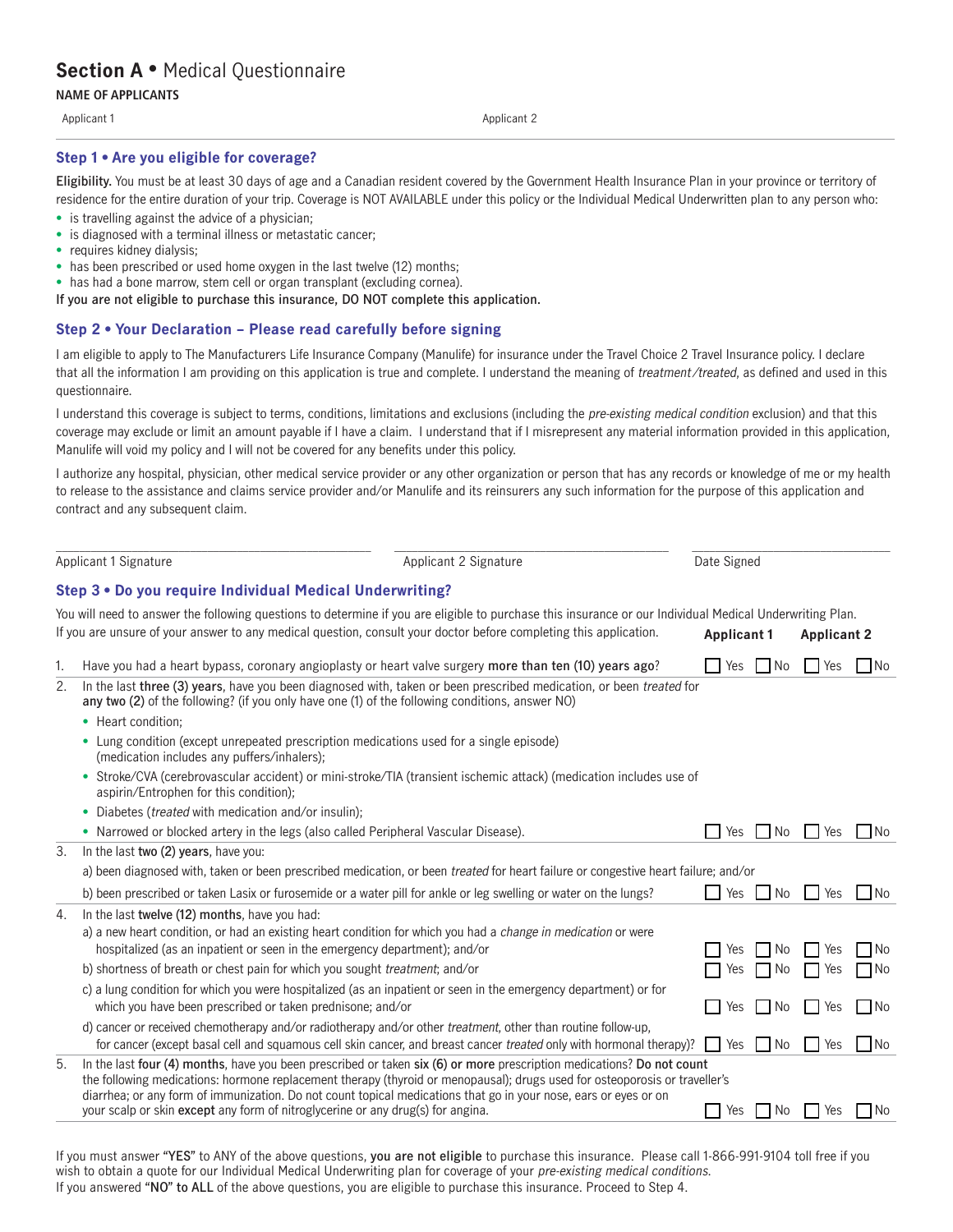|    | Step 4 . Find Your Rate Category                                                                                                                             |                    |                 |                                 |                |
|----|--------------------------------------------------------------------------------------------------------------------------------------------------------------|--------------------|-----------------|---------------------------------|----------------|
|    | <b>Part 1 • Smoking Status</b>                                                                                                                               | <b>Applicant 1</b> |                 | <b>Applicant 2</b>              |                |
| 1. | In the last two (2) years, have you smoked cigarettes and/or used vaping products or e-cigarettes?                                                           | <b>Yes</b>         | No              | <b>Yes</b>                      | No             |
| 1. | Part 2 . Rate Qualification<br>Have you ever been diagnosed with or treated for:                                                                             | <b>Applicant 1</b> |                 | <b>Applicant 2</b>              |                |
|    | a) a heart condition; and/or                                                                                                                                 |                    |                 | $\Box$ Yes $\Box$ No $\Box$ Yes | $\blacksquare$ |
|    | b) any of the following conditions;                                                                                                                          |                    |                 |                                 |                |
|    | • Aortic aneurysm (including thoracic or abdominal aneurysm)                                                                                                 |                    |                 |                                 |                |
|    | • Cirrhosis of the liver;<br>• Parkinson's disease;                                                                                                          |                    |                 |                                 |                |
|    | • Alzheimer's disease or other form of dementia?                                                                                                             | Yes                | No              | Yes                             | No             |
| 2. | In the last three (3) months, have you been prescribed or taken a total of three (3) or more medications for<br>high blood pressure (hypertension)?          | Nes __             | $\Box$ No       | ⊿ Yes                           | l INo          |
| 3. | In the last five (5) years, have you been diagnosed with, taken or been prescribed medication for, or been treated for<br>any of the following:              |                    |                 |                                 |                |
|    | • Lung condition (except unrepeated prescription medications used for single episode)                                                                        |                    |                 |                                 |                |
|    | (medication includes any puffers/inhalers);                                                                                                                  | Yes                | No              | l Yes                           | l INo          |
|    | • Stroke/CVA (cerebrovascular accident) or mini-stroke/TIA (transient ischemic attack)<br>(medication includes use of aspirin/Entrophen for this condition); | Yes                | No.             | Yes                             | l No           |
|    | • Diabetes (if treated with medication and/or insulin);                                                                                                      | Yes                | No.             | Yes                             | l No           |
|    | • Narrowed or blocked artery in the legs or in the neck?                                                                                                     | Yes                | No.             | Yes                             | l No           |
|    | If you answered "YES" to ANY question in Step 4 • Part 2, you qualify for Rate Category C.                                                                   |                    |                 |                                 |                |
|    | If you answered "NO" to ALL questions in Step $4 \cdot$ Part 2, you must answer the questions in Step $4 \cdot$ Part 3.                                      |                    |                 |                                 |                |
|    | Part 3 . Rate Qualification                                                                                                                                  | <b>Applicant 1</b> |                 | <b>Applicant 2</b>              |                |
| 1. | In the last two (2) years, have you been diagnosed with, taken or been prescribed medication, or <i>treated</i><br>for any of the following conditions?      |                    |                 |                                 |                |
|    | • Gastrointestinal bleeding or bowel obstruction or have had bowel surgery;                                                                                  | Yes                | No              | Yes                             | l No           |
|    | • Chronic bowel disorder (such as but not limited to Crohn's disease or Ulcerative colitis);                                                                 | Yes                | No              | Yes                             | l No           |
|    | • Kidney disorder (including stones) or liver disorder or pancreatitis;                                                                                      | Yes                | No.             | Yes                             | No             |
|    | • Gallbladder disorder (including stones. Not applicable if gallbladder has been removed.)                                                                   | Yes                | No.             | Yes                             | _l No          |
| 2. | In the last two (2) years, have you been diagnosed with, and/or <i>treated</i> by a hematologist or an internist for a blood disorder?                       | Yes                | No              | ⊿ Yes                           | _I No          |
| 3. | Are you over 70, and have you had a fall for which you sought medical attention in the last six (6) months?                                                  | Yes                | $\Box$ No       | ⊿ Yes                           | $\Box$ No      |
| 4. | In the last six (6) months, have you received advice or <i>treatment</i> more than twice in the emergency room of a hospital?                                | Yes                | $\mathsf{I}$ No | l Yes                           | l No           |
|    | If you answered "YES" to ANY question in Step $4 \cdot$ Part 3, you qualify for Rate Category B.                                                             |                    |                 |                                 |                |
|    | If you answered "NO" to ALL questions in Step 4 $\bullet$ Part 3, you qualify for Rate Category A.                                                           |                    |                 |                                 |                |
|    | <b>RATE CATEGORY</b>                                                                                                                                         |                    |                 |                                 |                |
|    | I am 60 years of age or older and based on my answers above, I qualify for the following rate category:                                                      |                    |                 |                                 |                |

| Applicant 1: $\Box$ A |  |  |  | $\Box$ C Applicant 2: $\Box$ A |  |  | $\Box$ c |
|-----------------------|--|--|--|--------------------------------|--|--|----------|
|-----------------------|--|--|--|--------------------------------|--|--|----------|

 **The pre-existing medical condition exclusions are detailed below. IMPORTANT: The rate category you qualify for determines the pre-existing medical condition exclusion that applies to your coverage.** 

**NOTE:** If you prefer to have your pre-existing medical conditions covered, call 1-866-991-9104 toll free if you wish to obtain a quote for our Individual Medical Underwriting Plan. You may be provided with a quote for a **single-trip emergency medical plan and have your pre-existing medical conditions covered**.

## **Rate Categories and Pre-existing Medical Condition Exclusion**

The following pre-existing medical condition exclusion applies to your Rate Category. All applicants 59 years of age or younger automatically qualify for Rate Category A.

**Rate Category A**. We will not pay any expenses relating to:

- a pre-existing medical condition that is not stable in the **three (3) months** before your effective date; and/or
- • your heart condition if, in the **three (3) months** before your effective date, any heart condition has not been stable or you have taken any form of nitroglycerine for the relief of angina pain; and/or
- • your lung condition if, in the **three (3) months** before your effective date, any lung condition has not been stable or you required treatment with oxygen or prednisone for your lung condition.

### **Rate Categories B and C**. We will not pay any expenses relating to:

- a pre-existing medical condition that is not stable in the **six (6) months** before your effective date; and/or
- • your heart condition if, in the **six (6) months** before your effective date, any heart condition has not been stable or you have taken any form of nitroglycerine for the relief of angina pain; and/or
- • your lung condition if, in the **six (6) months** before your effective date, any lung condition has not been stable or you required treatment with oxygen or prednisone for your lung condition.